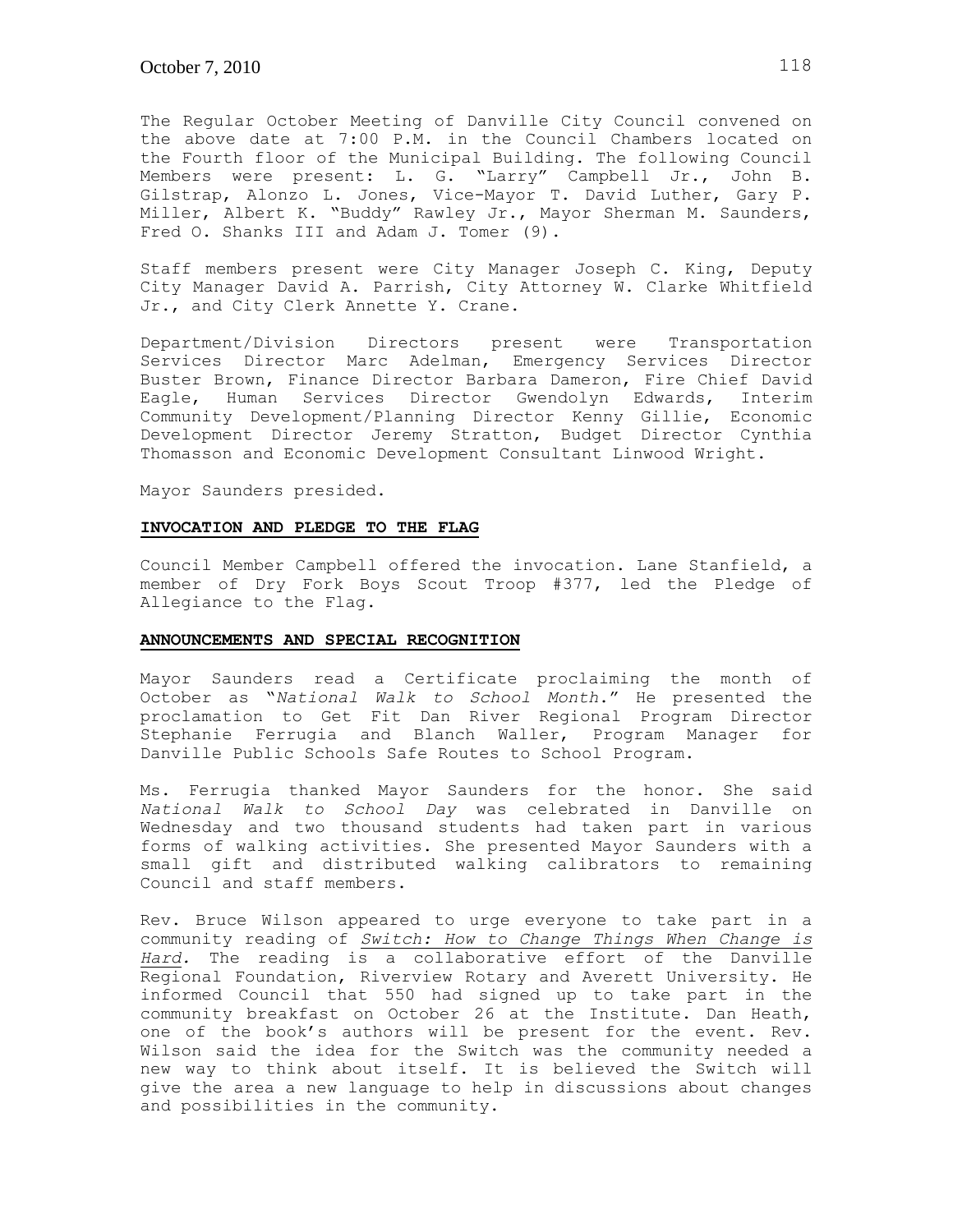Rev. Wilson said he had felt for some time the city had struggled with two self-defeating patterns –- a general pessimism, a sense that in other places things were going great, but in Danville things would never be but so good. Secondly, Rev. Wilson felt there was a hunger for new ideas. Many things have changed in Danville and a new economic reality has emerged that does not involve textiles and tobacco. That world is finished. Switch addresses new transforming ideas with practical suggestions for energizing creative decision-making and offers motivation that can inspire positive change.

Rev. Wilson challenged the city's leaders to pave the way for ideas to emerge and thrive by creating forums for young people and give them a chance to speak about what they want and what they need and then do what they say.

Rev. Wilson said he would join an effort to raise funds for a modern sculpture or fountain to be placed in the Community Market area or somewhere to celebrate that Danville has citizens full of vision and hope.

Mayor Saunders thanked Rev. Wilson for his comments and support. He said Danville was a progressive city, was on the move and it would be successful in its efforts to revitalize the City.

## **COMMUNICATIONS FROM VISITORS**

Rev. Derrick Mercer, Rev. Thomas Brooks and ten (10) other members of the Danville Ministerial Alliance appeared to urge Council to change the policy on payment of utility bills. Rev. Brooks stated he was Chairman of the Social Concerns Committee of the Alliance and asked Council to consider the following: a) at least three (3) 30-day extensions in a twelve-month period so that people on fixed incomes, retirement income and those receiving social security checks or social security disability checks who only get income every thirty days will have an opportunity to set up their utility bill until the next pay period, and b) that City leaders not disconnect utility services of any citizen of Danville and Pittsylvania County who have been identified as elderly, disabled and those with medical needs and concerns and special emergency circumstances.

Rev. Brooks said when leaders are compassionate for those who are poverty-stricken or poor, then and only then could Danville could be considered a world-class city.

## **MINUTES**

Upon Motion by Council Member Rawley and second by Council Member Campbell, Minutes of the September 21, 2010 Regular Council Meeting were approved as presented. Draft copies had been distributed to Council Members prior to the Meeting.

## **AUTHORIZE ISSUANCE \$3,300,000 GOB-SOCIAL SERVICES & COURTS & JAIL**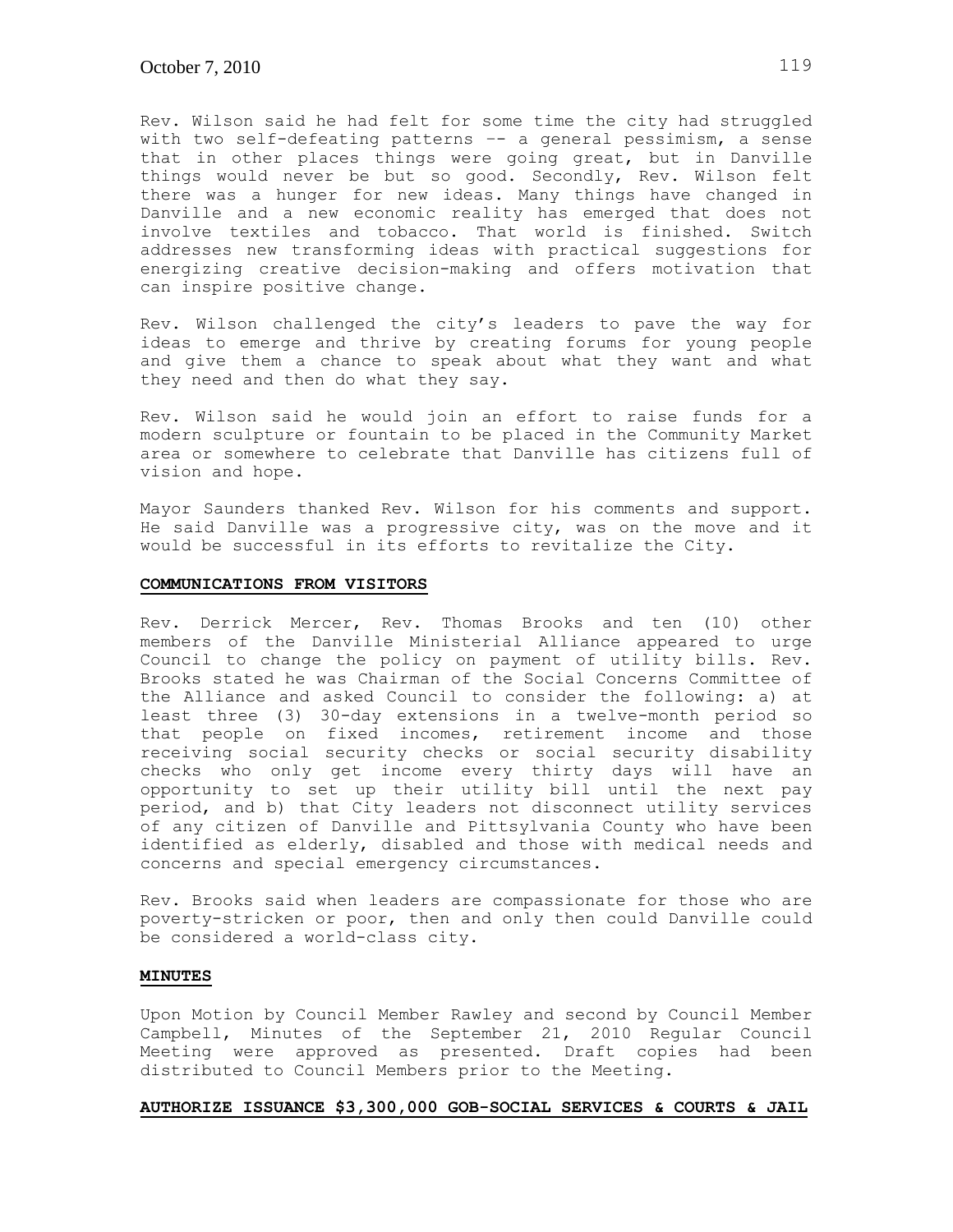Upon Motion by Vice Mayor Luther and second by Council Member Miller, Ordinance No. 2010-09.06 presented by its First Reading on September 21, 2010 authorizing the issuance of General Obligation Bonds of the City of Danville, Virginia, in the maximum principal amount of \$3,300,000 to refinance certain outstanding lease obligations of the City incurred in connection with its Social Services Building and Courts and Jail Complex was adopted by the following vote:

VOTE: 9-0 AYE: Campbell, Gilstrap, Jones, Luther, Miller, Rawley, Saunders, Shanks and Tomer (9) NAY: None (0).

### **BUDGET ADOPTION – FY 2011 – VIRGINIA WIRELESS E911 SAFETY GRANT**

Upon Motion by Council Member Jones and second by Council Member Gilstrap, Ordinance No. 2010-09.08 presented by its First Reading on September 21, 2010 amending the Fiscal Year 2011 Budget Appropriation Ordinance to provide for a grant in the amount of \$49,967 from the Virginia Wireless E-911 Services Board Public Safety Answering Point Grant was adopted by the following vote:

VOTE: 9-0

AYE: Campbell, Gilstrap, Jones, Luther, Miller, Rawley, Saunders, Shanks and Tomer (9) NAY: None (0).

### **BUDGET ADOPTION-FY 2011-W. W. MOORE DETENTION HOME SERVICES**

Upon Motion by Council Member Campbell and second by Council Member Rawley, Ordinance No. 2010-09.09 presented by its First Reading on September 21, 2010 amending the Fiscal Year 2011 Budget Appropriation Ordinance for a grant from the Department of Juvenile Justice in the amount of \$86,456 and a local share of \$26,324 for a total appropriation of \$112,780 to provide for the Electronic Monitoring and Outreach Detention Programs at the W. W. Moore Jr. Detention Home and appropriating same was adopted by the following vote:

| VOTE: | $9 - 0$                                            |  |  |  |
|-------|----------------------------------------------------|--|--|--|
| AYE:  | Campbell, Gilstrap, Jones, Luther, Miller, Rawley, |  |  |  |
|       | Saunders, Shanks and Tomer (9)                     |  |  |  |
| NAY:  | None (0).                                          |  |  |  |

#### **APPOINTMENTS**

Vice Mayor Luther moved adoption of the following Resolutions:

**Resolution No. 2010-10.01** appointing Constance V. Henderson as a Member of the Danville Redevelopment and Housing Authority Board of Commissioners.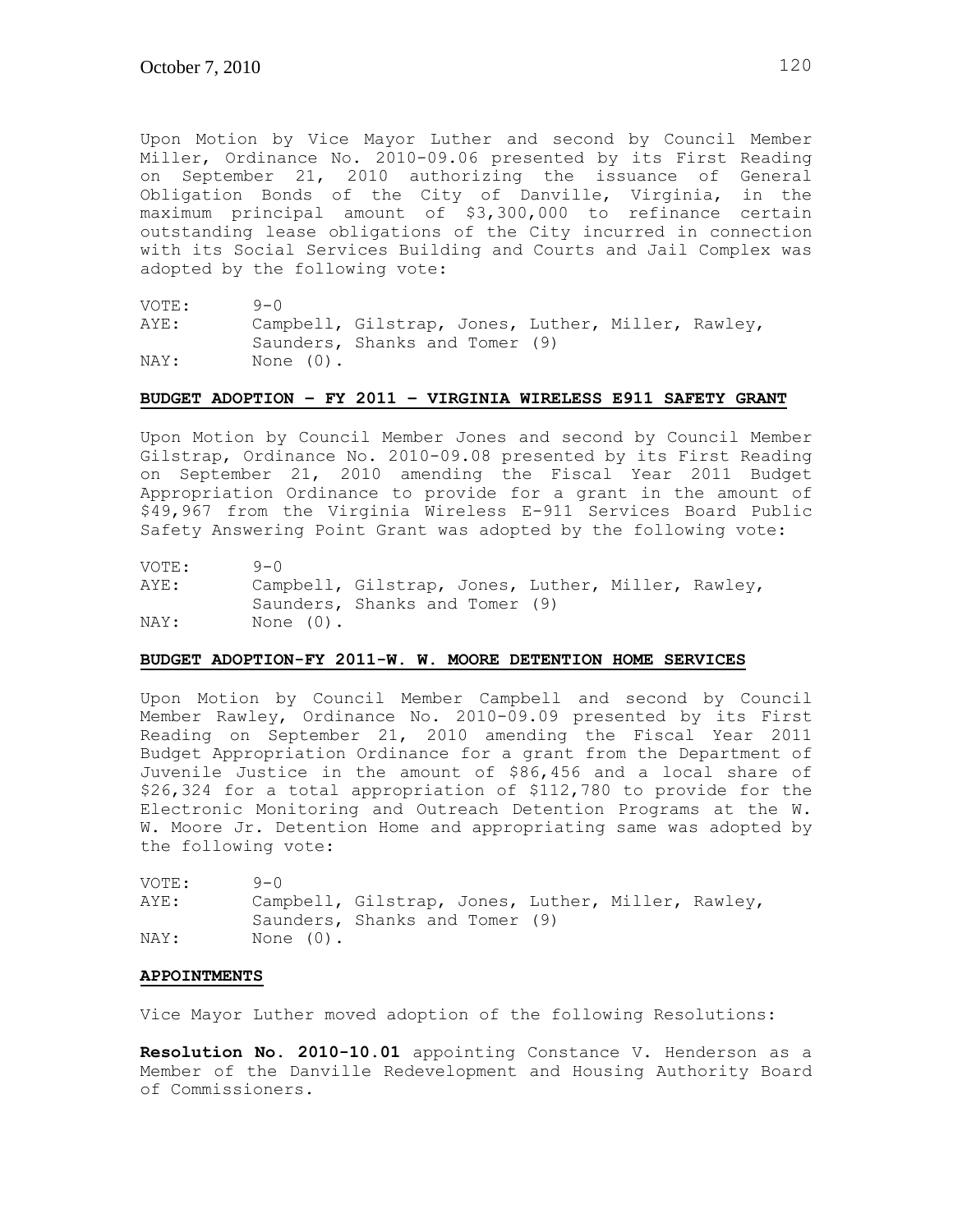**Resolution No. 2010-10.02** reappointing Cecil Bridgeforth as a Member of the Danville Redevelopment and Housing Authority Board of Commissioners.

**Resolution No. 2010-10.03** reappointing P. Niles Daly, Jr. as a Member of the Industrial Development Authority.

**Resolution No. 2010-10.04** reappointing Richard L. Turner as a Member of the Industrial Development Authority.

**Resolution No. 2010-10.05** appointing Shirley Day Primiano as a Member of the Industrial Development Authority.

**Resolution No. 2010-10.06** appointing Verna J. Graham as the Citizen Member of the West Piedmont Planning District Commission.

The Motion was seconded by Council Member Miller and carried by the following vote:

VOTE: 9-0

AYE: Campbell, Gilstrap, Jones, Luther, Miller, Rawley, Saunders, Shanks and Tomer (9)

NAY: None (0).

## **PUBLIC HEARING-SPECIAL USE PERMIT-DAYCARE-2135 SOUTH BOSTON ROAD**

Mayor Saunders opened the floor for a Public Hearing to consider a request for a Special Use Permit to operate a child daycare center at 2135 South Boston Road. Notice of the Public Hearing was published in the Danville Register and Bee on September 23 and 30, 2010. No one present desired to be heard and the Public Hearing was closed.

Council Member Shanks moved adoption of an Ordinance entitled:

### ORDINANCE NO. 2010-10.01

AN ORDINANCE GRANTING A SPECIAL USE PERMIT TO ALLOW FOR THE OPERATION OF A DAY CARE CENTER (CHILD) SUBJECT TO CONDITIONS IN ACCORDANCE WITH ARTICLE 3.M, SECTION C, ITEM 6, OF CHAPTER 41, OF THE CODE OF THE CITY OF DANVILLE, VIRGINIA, 1986, AS AMENDED, AT 2135 SOUTH BOSTON ROAD.

The Motion was seconded by Council Member Rawley and carried by the following vote:

VOTE: 9-0

AYE: Campbell, Gilstrap, Jones, Luther, Miller, Rawley, Saunders, Shanks and Tomer (9) NAY: None (0).

# **PUBLIC HEARING-AMEND 2020 LAND USE PLAN & REZONE 1.19 AC. ON GARDEN GROVE STREET**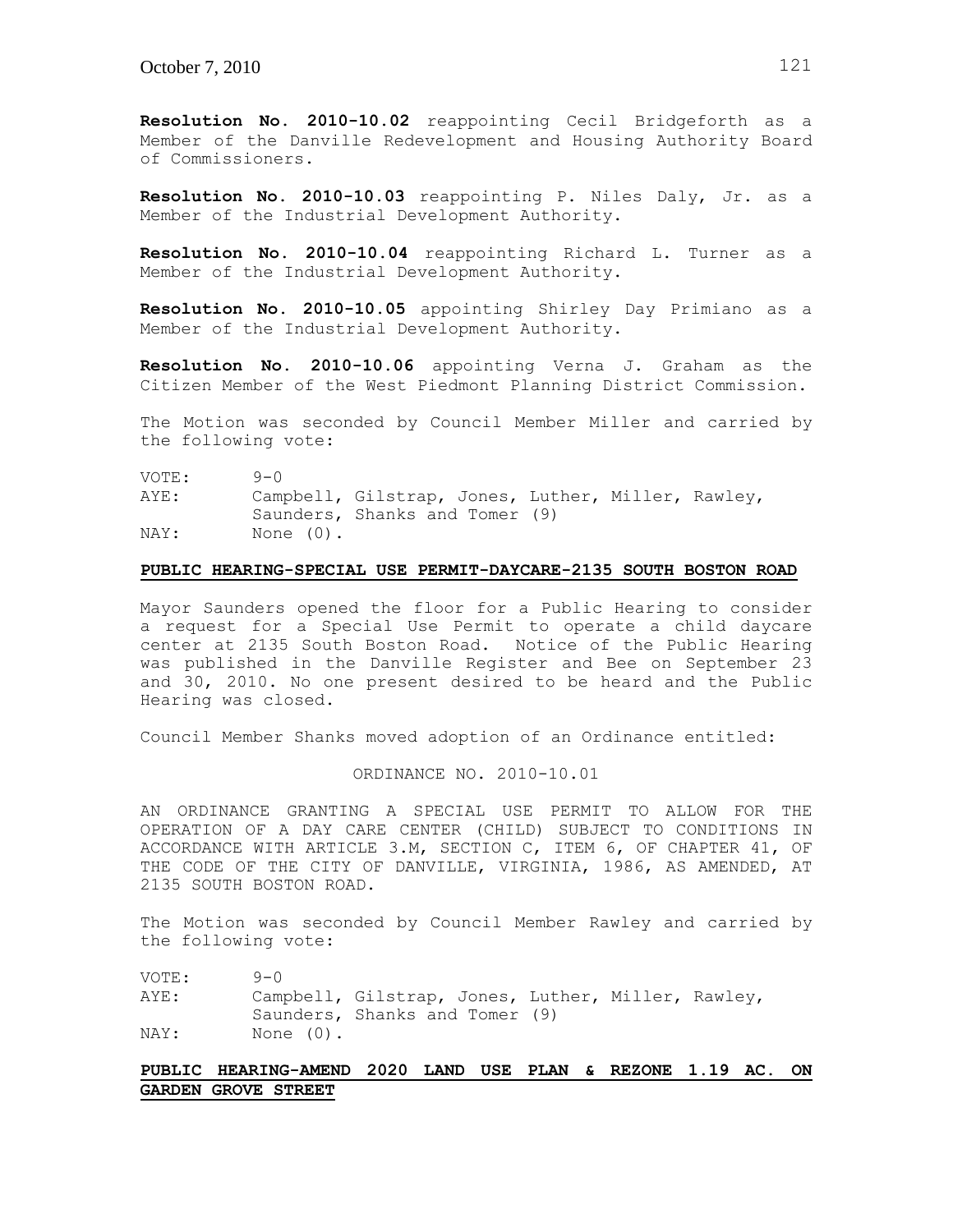Mayor Saunders opened the floor for a Public Hearing to consider a request to amend the Year 2020 Land Use Plan and to rezone Parcel Number 60267 containing 1.19 acres located on the northern corner of West Main and Garden Grove Streets. The applicant is proposing to construct a Dollar General store at the site. Notice of the Public Hearing was published in the Danville Register and Bee on September 23 and 30, 2010. Par V Development Representative Layne Fuller appeared to answer questions from citizens or Council Members.

No one present desired to be heard and the Public Hearing was closed.

Council Member Shanks moved adoption of an Ordinance entitled:

### ORDINANCE NO. 2010-10.02

AN ORDINANCE AMENDING THE YEAR 2020 LAND USE PLAN FROM PUBLIC AND SEMI-PUBLIC TO COMMUNITY SERVICE, AND REZONING FROM M-R, MULTI-FAMILY RESIDENTIAL, TO HR-C, HIGHWAY RETAIL COMMERCIAL DISTRICT, PARCEL NUMBER 60267 (1.19 ACRES) LOCATED ON THE NORTHERN CORNER OF WEST MAIN STREET AND GARDEN GROVE STREET.

Council Member Rawley seconded the Motion.

Vice Mayor Luther sated there had been one opposition to placing a Dollar General Store at the site. The individual had expressed concern about trucks bringing junk through the neighborhood on the way to Don's on Ferry Road. Planning Director Kenny Gillie said there had been no additional complaints about the traffic. He said traffic would be monitored through the Police Department to see if there were any issues that would lead them to believe there was a serious problem there.

Council Member Rawley said he would like for someone to take a look at the area because a driver coming from the south headed north could be tempted to cut through the area in question.

| VOTE: | $9 - 0$   |                                                                                      |  |  |
|-------|-----------|--------------------------------------------------------------------------------------|--|--|
| AYE:  |           | Campbell, Gilstrap, Jones, Luther, Miller, Rawley,<br>Saunders, Shanks and Tomer (9) |  |  |
| NAY:  | None (0). |                                                                                      |  |  |

# **PUBLIC HEARING-AMEND YEAR 2020 LAND USE PLAN & REZONE ON TWIN OAKS LANE**

Mayor Saunders opened the floor for a Public Hearing to consider a request to amend the Year 2020 Land Use Plan and to rezone parcel no. 75924 containing 0.47 acres located on the northern point of Twin Oaks Lane. Notice of the Public Hearing was published in the Danville Register and Bee on September 23 and 30, 2010. No one present desired to be heard and the Public Hearing was closed.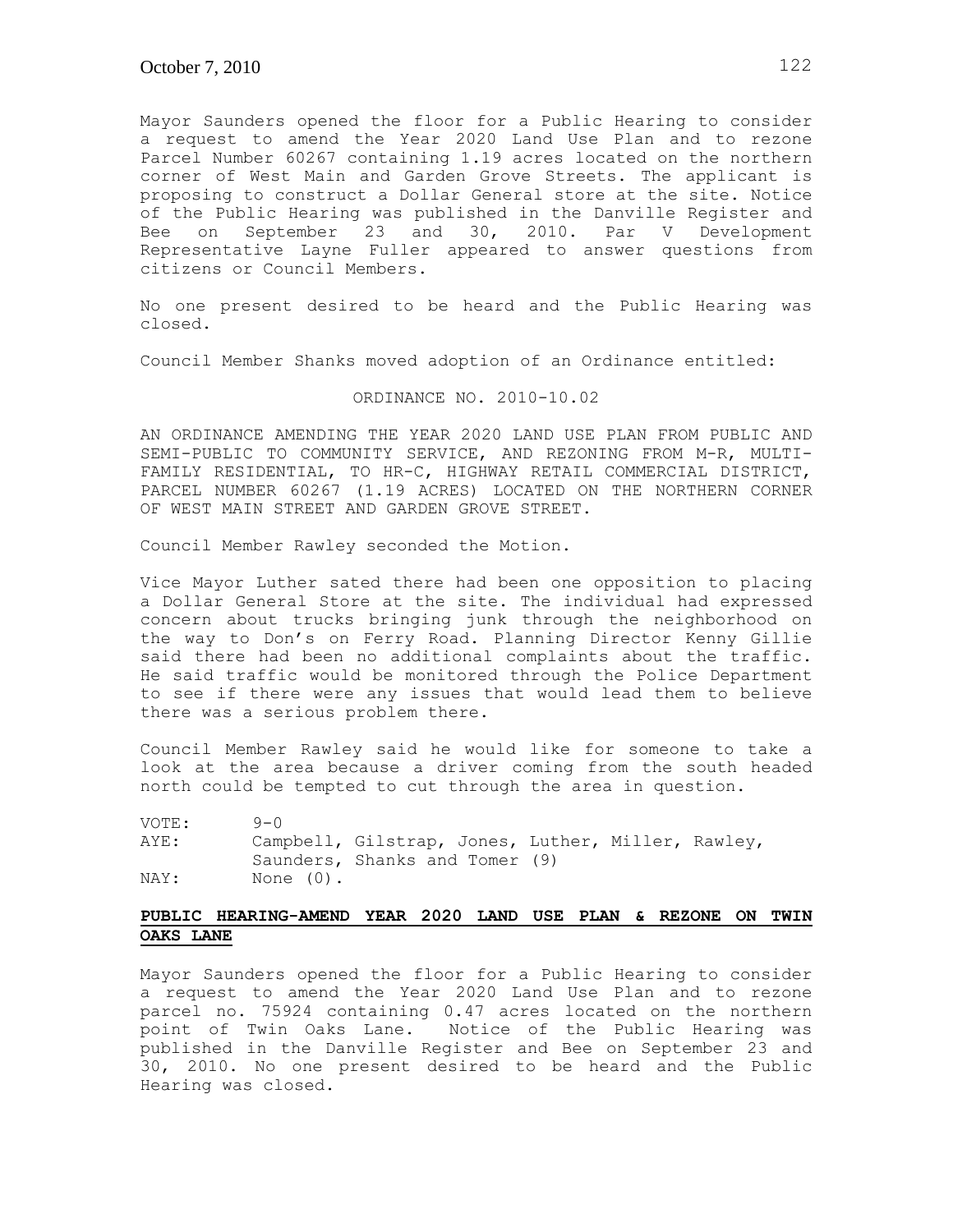In response to Vice Mayor Luther, Planning Director Gillie advised the applicant was seeking to rezone to allow for the operation of a cab service at the location. Mr. Gillie said the property was vacant except for a detached accessory building that had been installed in violation of City Codes. When the property was purchased in 1992, a single-family dwelling was on the property. Mr. Gillie said the owners were notified the structure had been condemned and various improvements were necessary before the property could be declared safe for occupancy. A permit to demolish the existing property was issued in August 2004 and in October 2004, the owners applied for a variance to place a modular home on the property, but no public water and sewer was available. The variance was granted, but after a year of no activity, the variance expired. The applicant recently placed an accessory building on the site without proper zoning approval and building permits. The building was to be used as office space for a cab company.

Mr. Gillie further informed Council a violation letter was sent in July 2010 informing the owners that an accessory building could not be placed on the property without a principal structure. During its September 13 meeting, the Planning Commission voted to recommend denial of the request.

Council Member Luther moved adoption of a Resolution entitled:

# RESOLUTION NO. 2010-10.07

A RESOLUTION MAINTAINING THE YEAR 2020 LAND USE PLAN AS SUBURBAN SINGLE FAMILY, AND THE ZONING AS S-R, SUBURBAN RESIDENTIAL DISTRICT, FOR PARCEL NUMBER 75924 (0.47 ACRES) LOCATED ON THE NORTHERN POINT OF TWIN OAKS LANE.

The Motion was seconded by Council Member Miller and carried by the following vote:

VOTE: 9-0

AYE: Campbell, Gilstrap, Jones, Luther, Miller, Rawley, Saunders, Shanks and Tomer (9) NAY: None (0).

# **PUBLIC HEARING-AMEND YEAR 2020 LAND USE PLAN & REZONE 2.64 ACRES ON BROADNAX STREET**

Mayor Saunders opened the floor for a Public Hearing to consider a request to amend the Year 2020 Land Use Plan and to rezone parcel no. 75839 containing 2.64 acres located on the South side of Broadnax Street. Notice of the Public Hearing was published in the Danville Register and Bee on September 23 and 30, 2010. Applicant Edgar Love appeared to answer questions from citizens and Council Members. No one present desired to be heard and the Public Hearing was closed.

Council Member Jones moved adoption of an Ordinance entitled: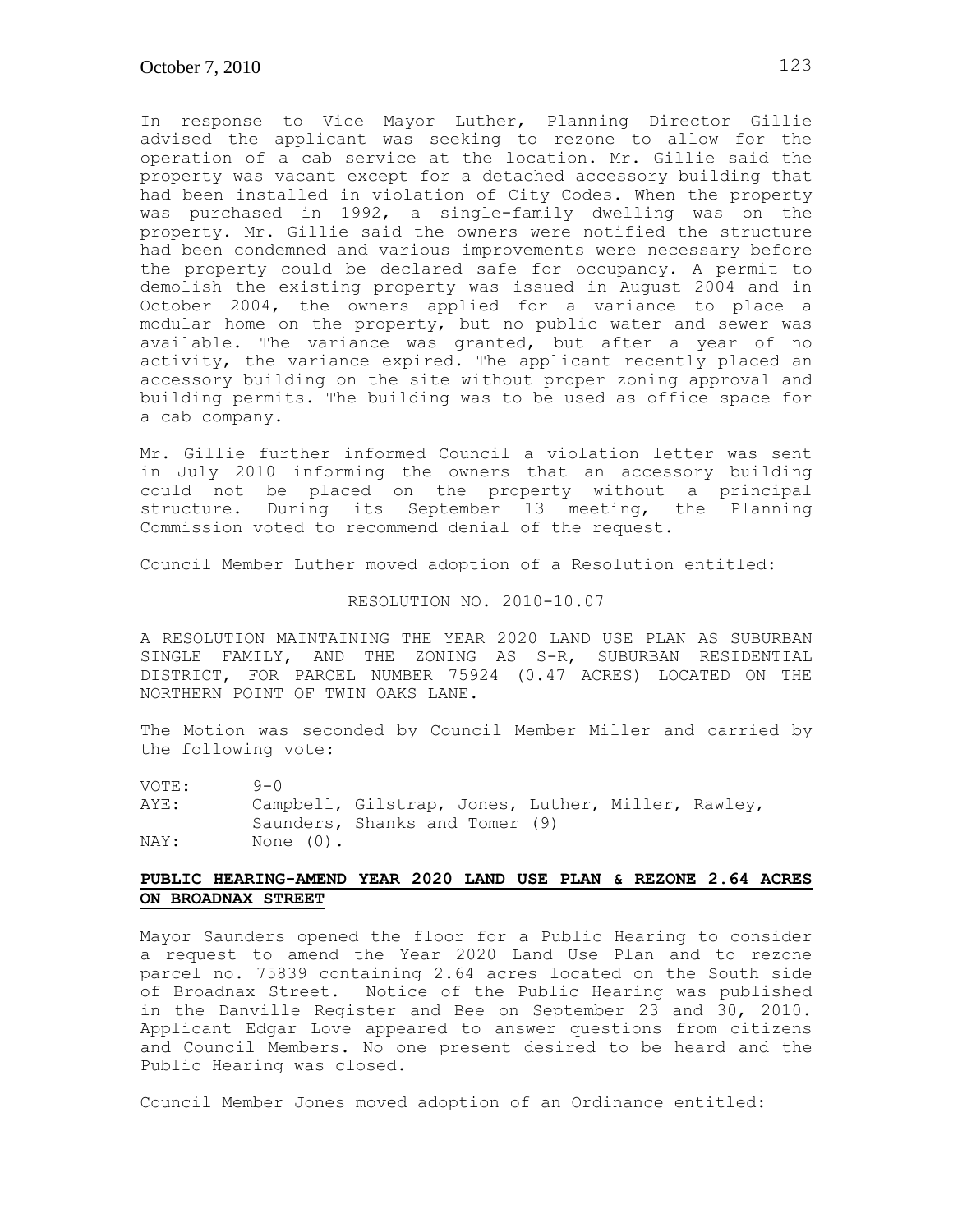## ORDINANCE NO. 2010-10.04

AN ORDINANCE AMENDING THE YEAR 2020 LAND USE PLAN FROM URBAN SINGLE FAMILY TO COMMUNITY SERVICE, AND REZONING FROM OT-R, OLD TOWN RESIDENTIAL, TO N-C, NEIGHBORHOOD COMMERCIAL, PARCEL NUMBER 75839 (2.64 ACRES) LOCATED ON THE SOUTH SIDE OF BROADNAX STREET.

The Motion was seconded by Council Member Rawley and carried by the following vote:

VOTE: 9-0

AYE: Campbell, Gilstrap, Jones, Luther, Miller, Rawley, Saunders, Shanks and Tomer (9) NAY: None (0).

# **PUBLIC HEARING-AMEND YEAR 2020 LAND USE PLAN & REZONE 0.23 ACRES ON BROADNAX STREET**

Mayor Saunders opened the floor for a Public Hearing to consider a request to amend the Year 2020 Land Use Plan and to rezone parcel no. 75841 containing 0.23 acres located on the South side of Broadnax Street. Notice of the Public Hearing was published in the Danville Register and Bee on September 23 and 30, 2010. No one present desired to be heard and the Public Hearing was closed.

Council Member Campbell moved adoption of an Ordinance entitled:

ORDINANCE NO. 2010-10.05

AN ORDINANCE AMENDING THE YEAR 2020 LAND USE PLAN FROM URBAN SINGLE FAMILY TO COMMUNITY SERVICE, AND REZONING FROM OT-R, OLD TOWN RESIEDNTIAL, TO N-C, NEIGHBORHOOD COMMERCIAL DISTRICT, PARCEL NUMBER 75841 (0.23 ACRES) LOCATED ON THE SOUTH SIDE OF BROADNAX STREET.

The Motion was seconded by Vice Mayor Luther and carried by the following vote:

VOTE: 9-0 AYE: Campbell, Gilstrap, Jones, Luther, Miller, Rawley, Saunders, Shanks and Tomer (9) NAY: None (0).

## **APPROVE ISSUE, SALE AND AWARD OF GENERAL OBLIGATION REFUNDING BONDS - \$13,800,000**

Council Member Rawley moved adoption of an Ordinance entitled:

## RESOLUTION NO. 2010-10.08

A RESOLUTION AUTHORIZING THE ISSUANCE AND SALE OF GENERAL OBLIGATION REFUNDING BONDS IN A MAXIMUM AGGREGATE PRINCIPAL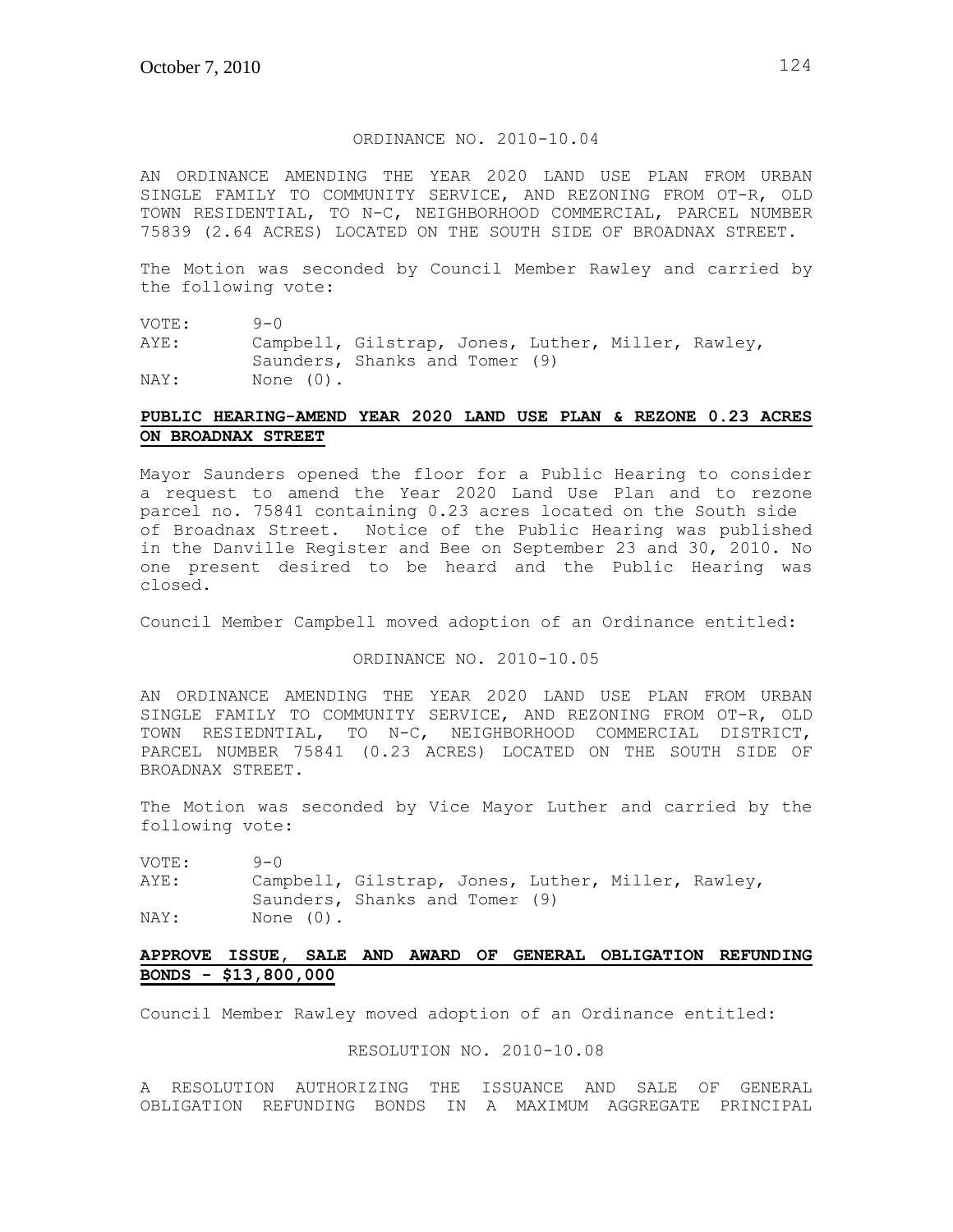AMOUNT OF \$13,800,000 OF THE CITY OF DANVILLE, VIRGINIA, PROVIDING FOR THE FORM, DETAILS AND PAYMENT THEREOF AND PROVIDING FOR THE REFUNDING OF CERTAIN GENERAL OBLIGATION BONDS AND LEASE OBLIGATIONS OF THE CITY.

The Motion was seconded by Council Member Miller and carried by the following vote:

VOTE: 9-0

AYE: Campbell, Gilstrap, Jones, Luther, Miller, Rawley, Saunders, Shanks and Tomer (9) NAY: None (0).

### **BUDGET AMENDMENT – FY 2011 – VICTIM WITNESS PROGRAM GRANT**

Upon Motion by Council Member Shanks and second by Council Member Gilstrap, an Ordinance entitled:

ORDINANCE NO. 2010-10.06

AN ORDINANCE AMENDING THE FISCAL YEAR 2011 BUDGET APPROPRIATION ORDINANCE TO PROVIDE FOR A GRANT FROM THE STATE FOR A VICTIM WITNESS PROGRAM IN THE AMOUNT OF \$50,363 AND APPROPRIATING SAME

was presented by its First Reading, as required by City Charter, to lie over before final adoption.

#### **COMMUNICATIONS**

City Manager King announced that October was National Crime Prevention Month and the Coalition for a Safe Danville would be meeting on Tuesday, October 26, 3 p.m. to 5 p.m., at the Institute for Advanced Learning and Research.

#### **ROLL CALL**

Rev. Campbell expressed concern that there were several organizations that had closed their doors due to lack of funding. He asked that organizations such as these be taken into account when organizations are considering how their funds will be disbursed.

Mr. Gilstrap, Mr. Rawley and Mr. Shanks thanked Rev. Wilson and the Ministerial Alliance for offering a challenge to Council. Mr. Gilstrap stated he looked forward to working to resolve some of these problems.

Vice Mayor Luther stated he was pleased the School System had joined the get fit program and Dr. Miller agreed it was good to get the City's youth moving again.

Mr. Rawley thanked Dr. Greg Howard for restoring the old Schoolfield Fire Station. Mr. Rawley advised Dr. Howard had renovated the facility and will be conducting his practice there.